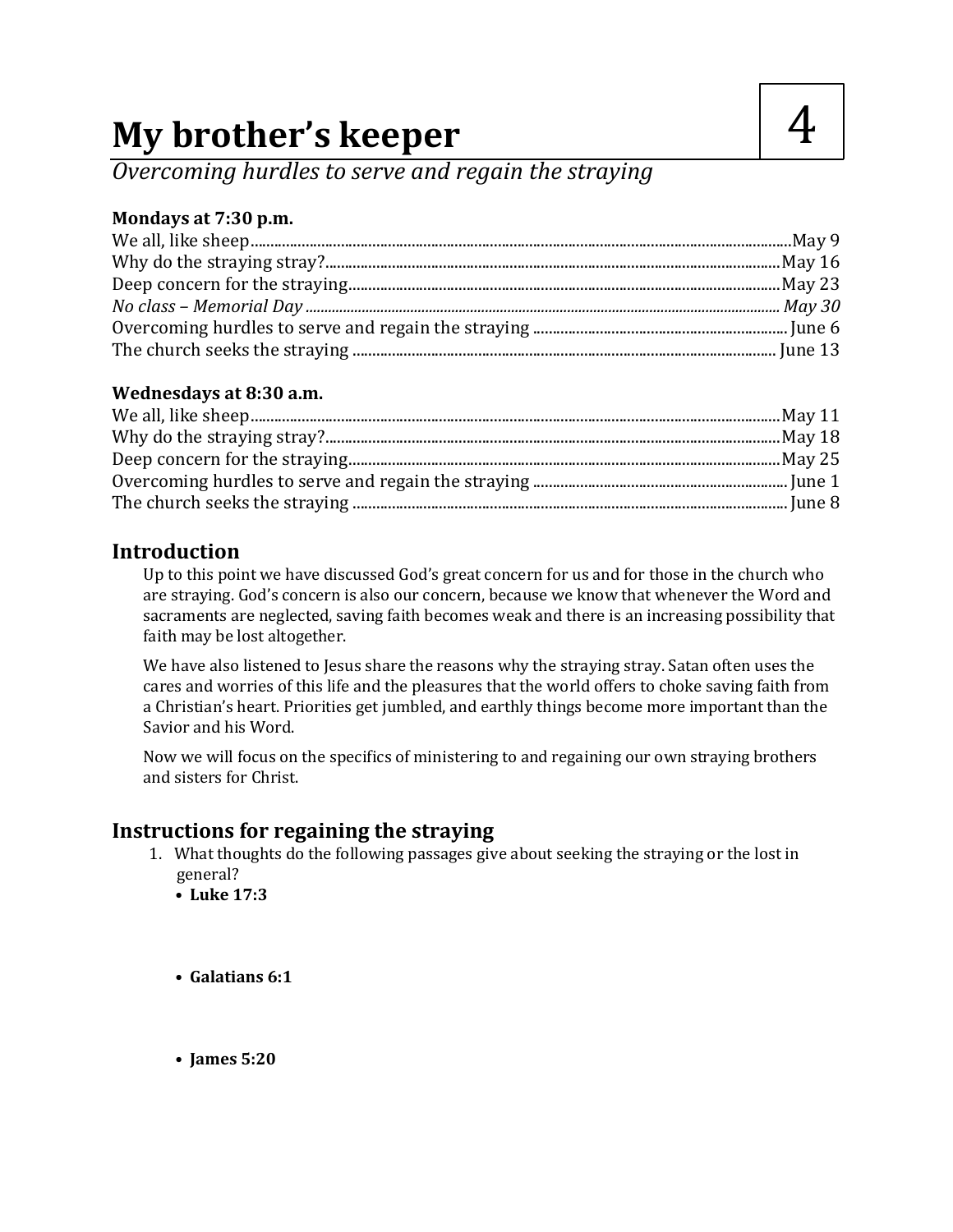- 2. Why would the following responses to a fellow Christian who is neglecting public worship be considered improper?
	- **• Silence—"I don't want to get involved or come off like I think I'm better than he is."**
	- **• Sharing the matter with the pastor—"Pastor, you should probably know what Tyler is doing on Sundays and why he's not in church. He's . . ."**
- 3. In Matthew's Gospel, Jesus shares guidelines for church discipline—how we should minister to a straying brother or sister who is caught up in a sin. Read **Matthew 18:15-18**. Put into your own words the four steps of church discipline outlined by Jesus. These steps serve as guidelines for us as we deal with straying people who are caught up in specific sins.
	- 1. 2. 3. 4.
- 4. What do you hope to achieve in each of the four steps of church discipline (verse 15)?
- 5. What two things may happen that will bring the process of church discipline to an end?
- 6. What authority and confidence do we receive from Matthew 18:18?

As the steps of church discipline are followed, questions may arise: What about the brother or sister who expresses sorrow over his or her despising of the means of grace but does not change his or her behavior? Can we say with certainty that such a person is not sincere? After all, who can see into a person's heart but God alone? In such a case, then, wouldn't it be improper to continue with the steps of church discipline to their end (excommunication)?